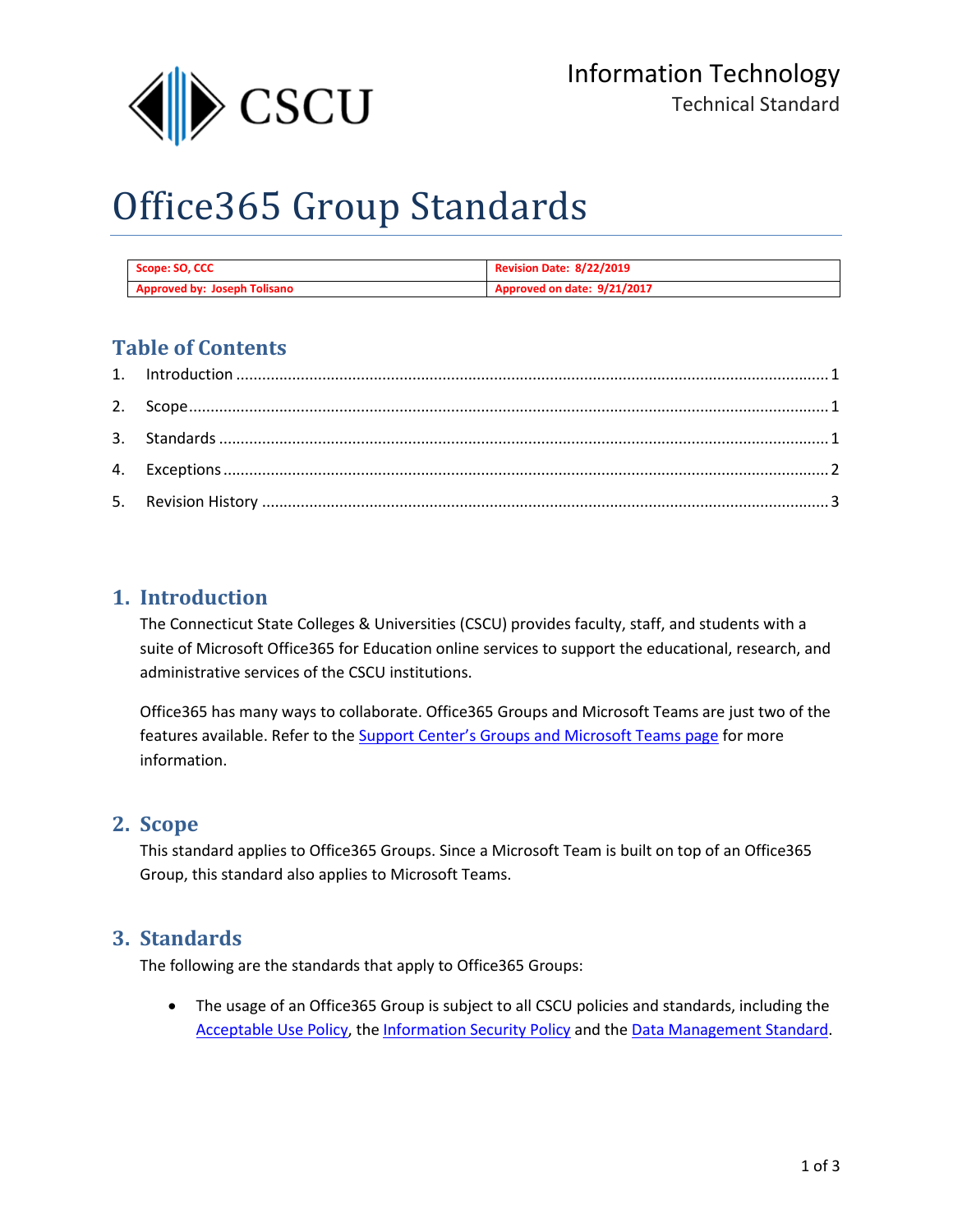- Regardless of where documents reside, they are still considered state records and must be kept in compliance with State of Connecticut Record Retention Schedules (see [Data](http://supportcenter.ct.edu/Service/Standards/IT-STND-001Revised.pdf)  [Management Standard](http://supportcenter.ct.edu/Service/Standards/IT-STND-001Revised.pdf) for more details).
- Do not store DCL3 data in an Office365 Group. Data Loss Prevention software (i.e Identity Finder, Seek-N-Secure, McAfee, etc.) can be used to assist locating DCL3 data located in an Office365 Group. DCL3 data accessed by unauthorized entities could cause personal or institutional financial loss or constitute a violation of a statute, act, or law (se[e Data](http://supportcenter.ct.edu/Service/Standards/IT-STND-001Revised.pdf)  [Management Standard](http://supportcenter.ct.edu/Service/Standards/IT-STND-001Revised.pdf) for more details).
- All Office365 Groups that are listed in the CCC and System Office email address list must use the following format for the name:

(Prefix)-(GroupName)

For the **(Prefix)** part of name, refer to the naming convention abbreviations listed in the [CSCU IT Naming Standard.](http://supportcenter.ct.edu/service/standards/IT-NamingStandard.pdf)

The **(GroupName)** part of the name is provided by the owner.

- The Office365 Group's email address will be **(Prefix)-(GroupName)@groups.ct.edu**
- An Office365 Group with an inappropriate, offensive or objectionable name or content may be deleted or hidden from the email address list at any time.
- An owner does not have the ability to recover a deleted Office365 Group. By request an Office365 Group may be recoverable by an admin before 30 days from the date it was deleted. A deleted Office365 Group is not recoverable after 30 days.
- An Office365 Group that has no activity within 6 months may be deleted.
- Office365 Groups are audited regularly for compliance with this standard and if not compliant, will be hidden from the email address list and if public will be changed to private.

#### <span id="page-1-0"></span>**4. Exceptions**

To request an exception, please submit the Information Security Exception request to SecProg@ct.edu

The requestor and BOR Information Security Program Office will define the approved alternative configuration if different than the original proposal of the requestor.

The exception process is NOT an alternative to the Change Control Management process.